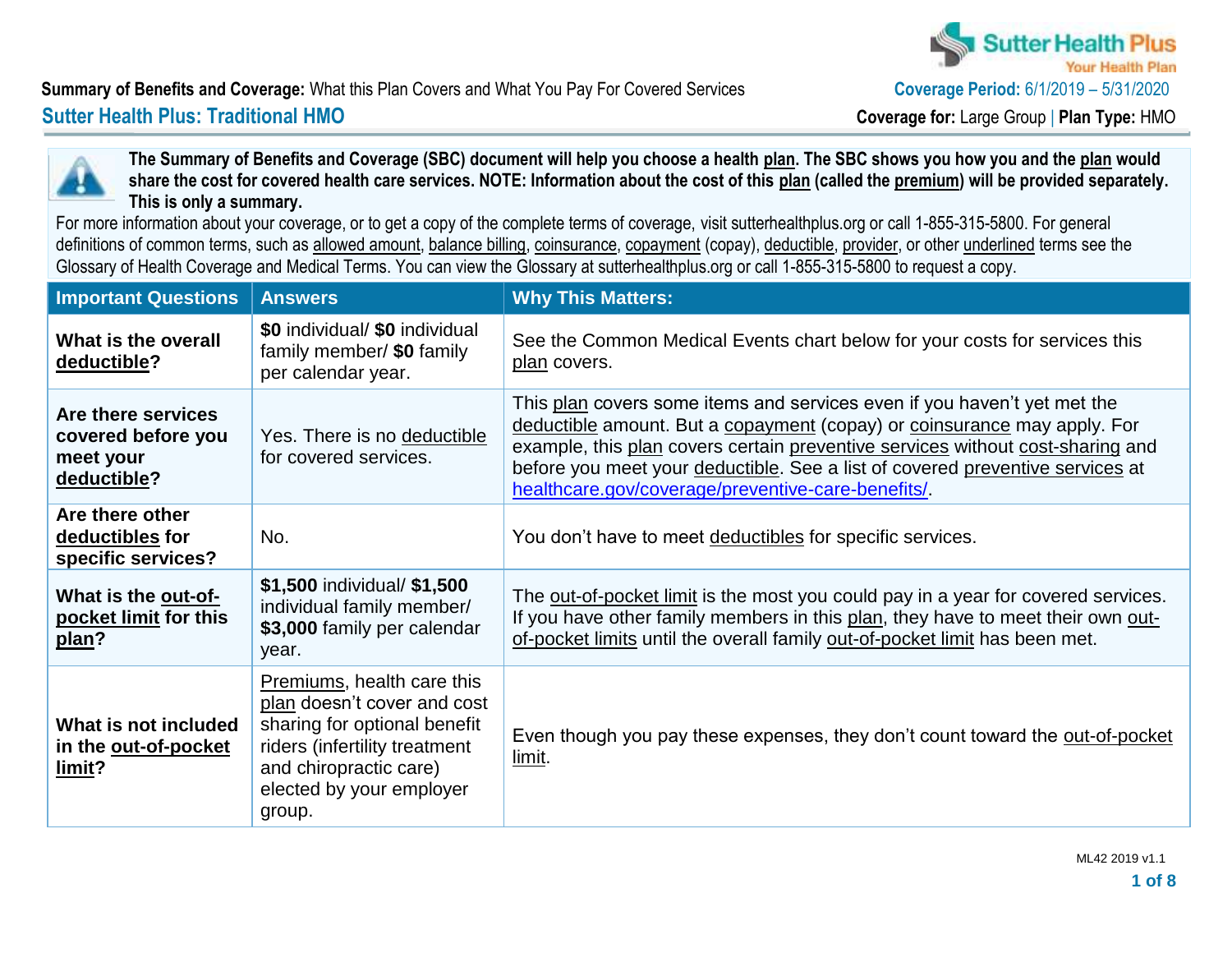| Will you pay less if<br>you use a network<br>provider? | Yes. For a list of<br>participating providers, go to<br>sutterhealthplus.org or call<br>1-855-315-5800. | This plan uses a provider network. You will pay less if you use a provider in the<br>plan's network. You will pay the most if you use an out-of-network provider, and<br>you might receive a bill from a provider for the difference between the provider's<br>charge and what your plan pays (balance billing). Be aware, your network<br>provider might use an out-of-network provider for some services (such as lab<br>work). Check with your provider before you get services. |
|--------------------------------------------------------|---------------------------------------------------------------------------------------------------------|-------------------------------------------------------------------------------------------------------------------------------------------------------------------------------------------------------------------------------------------------------------------------------------------------------------------------------------------------------------------------------------------------------------------------------------------------------------------------------------|
| Do you need a<br>referral to see a<br>specialist?      | Yes.                                                                                                    | This plan will pay some or all of the costs to see a specialist for covered services<br>but only if you have a referral before you see the specialist.                                                                                                                                                                                                                                                                                                                              |

|                                                                 | <b>Services You May</b><br><b>Need</b>              | <b>What You Will Pay</b>      | <b>Limitations, Exceptions</b>                  |                                                                                                                                                                         |
|-----------------------------------------------------------------|-----------------------------------------------------|-------------------------------|-------------------------------------------------|-------------------------------------------------------------------------------------------------------------------------------------------------------------------------|
| <b>Common</b><br><b>Medical Event</b>                           |                                                     | <b>Participating Provider</b> | Non-<br><b>Participating</b><br><b>Provider</b> | and Other Important<br><b>Information</b>                                                                                                                               |
| If you visit a<br>health care<br>provider's office<br>or clinic | Primary care visit to treat<br>an injury or illness | \$10 copay per visit          | Not covered                                     | <b>None</b>                                                                                                                                                             |
|                                                                 | <b>Specialist visit</b>                             | \$10 copay per visit          | Not covered                                     | Prior authorization for some<br>referrals to specialists is required.<br>If it is not received, you may be<br>responsible for paying all charges.                       |
|                                                                 | Preventive<br>care/screening/<br>immunization       | No charge                     | Not covered                                     | You may have to pay for services<br>that aren't preventive. Ask your<br>provider if the services you need<br>are preventive. Then check what<br>your plan will pay for. |
| If you have a test                                              | Diagnostic test (X-ray,<br>blood work)              | No charge                     | Not covered                                     | Prior authorization for some<br>diagnostic services is required. If                                                                                                     |
|                                                                 | Imaging (CT/PET scans,<br>MRI <sub>s</sub> )        | No charge                     | Not covered                                     | it is not received, you may be<br>responsible for paying all charges.                                                                                                   |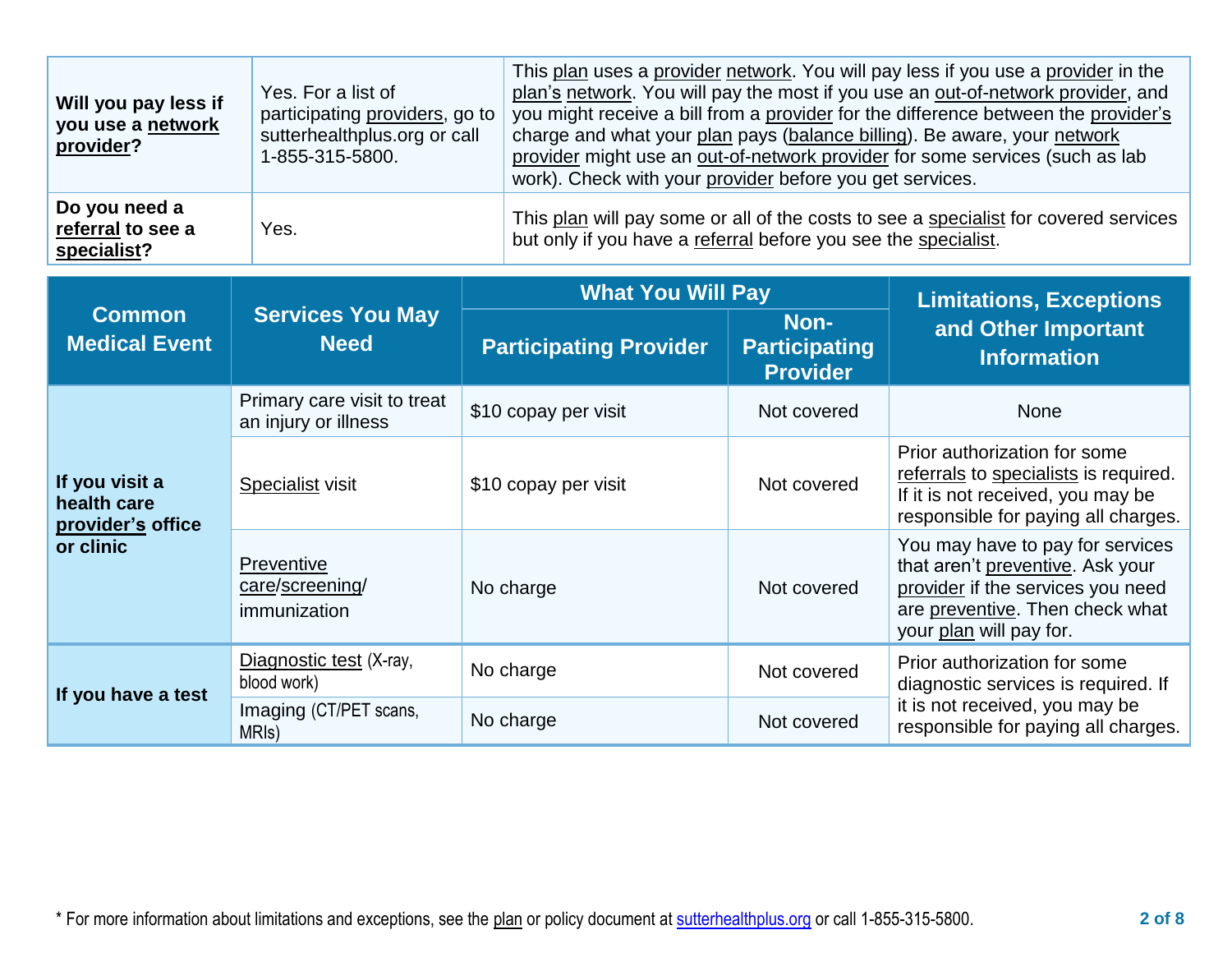|                                                                                                                                                                                                                                                                 |                                                   | <b>What You Will Pay</b>                                                             | <b>Limitations, Exceptions</b>                  |                                                                                                                                                                                                    |  |
|-----------------------------------------------------------------------------------------------------------------------------------------------------------------------------------------------------------------------------------------------------------------|---------------------------------------------------|--------------------------------------------------------------------------------------|-------------------------------------------------|----------------------------------------------------------------------------------------------------------------------------------------------------------------------------------------------------|--|
| <b>Common</b><br><b>Medical Event</b>                                                                                                                                                                                                                           | <b>Services You May</b><br><b>Need</b>            | <b>Participating Provider</b>                                                        | Non-<br><b>Participating</b><br><b>Provider</b> |                                                                                                                                                                                                    |  |
| If you need drugs<br>to treat your<br>illness or<br>condition<br>More information about<br>prescription drug<br>coverage, including the<br><b>Sutter Health Plus</b><br>(SHP) Formulary, is<br>available at express-<br>scripts.com or call 1-<br>877-787-8661. | Tier 1                                            | Retail: \$5 copay per<br>prescription<br>Mail-Order: \$10 copay per<br>prescription  | Not covered                                     | Retail: up to a 30-day supply.<br>Mail-Order: up to a 100-day<br>supply.<br>Specialty Pharmacy: up to a 30-                                                                                        |  |
|                                                                                                                                                                                                                                                                 | Tier <sub>2</sub>                                 | Retail: \$10 copay per<br>prescription<br>Mail-Order: \$20 copay per<br>prescription | Not covered                                     | day supply.<br>FDA-approved, self-administered<br>hormonal contraceptives are<br>available for up to a 12-month                                                                                    |  |
|                                                                                                                                                                                                                                                                 | Tier <sub>3</sub>                                 | Retail: \$20 copay per<br>prescription<br>Mail-Order: \$40 copay per<br>prescription | Not covered                                     | supply.<br>Some drugs have process<br>requirements, such as prior<br>authorization, or limitations for<br>coverage, such as a quantity limit.<br>Please refer to the SHP<br>Formulary for details. |  |
|                                                                                                                                                                                                                                                                 | Tier <sub>4</sub>                                 | Specialty Pharmacy: \$20<br>copay per prescription                                   | Not covered                                     |                                                                                                                                                                                                    |  |
| If you have<br>outpatient surgery                                                                                                                                                                                                                               | Facility fee (e.g., ambulatory<br>surgery center) | \$10 copay per visit                                                                 | Not covered                                     | Prior authorization is required. If it<br>is not received, you may be                                                                                                                              |  |
|                                                                                                                                                                                                                                                                 | Physician/surgeon fee                             | Not covered<br>No charge                                                             |                                                 | responsible for paying all charges.                                                                                                                                                                |  |
|                                                                                                                                                                                                                                                                 | <b>Emergency room care</b>                        | Facility: \$50 copay per visit<br>Professional: No charge                            |                                                 | Does not apply if admitted for<br>hospitalization for covered<br>services.                                                                                                                         |  |
| If you need<br>immediate<br>medical attention                                                                                                                                                                                                                   | <b>Emergency medical</b><br>transportation        | \$50 copay per trip                                                                  |                                                 | Transportation by car, taxi, bus,<br>gurney van, wheelchair van, and<br>any other type of transportation<br>(other than a licensed ambulance<br>or psychiatric transport van) is not<br>covered.   |  |
|                                                                                                                                                                                                                                                                 | Urgent care                                       | \$15 copay per visit                                                                 | <b>None</b>                                     |                                                                                                                                                                                                    |  |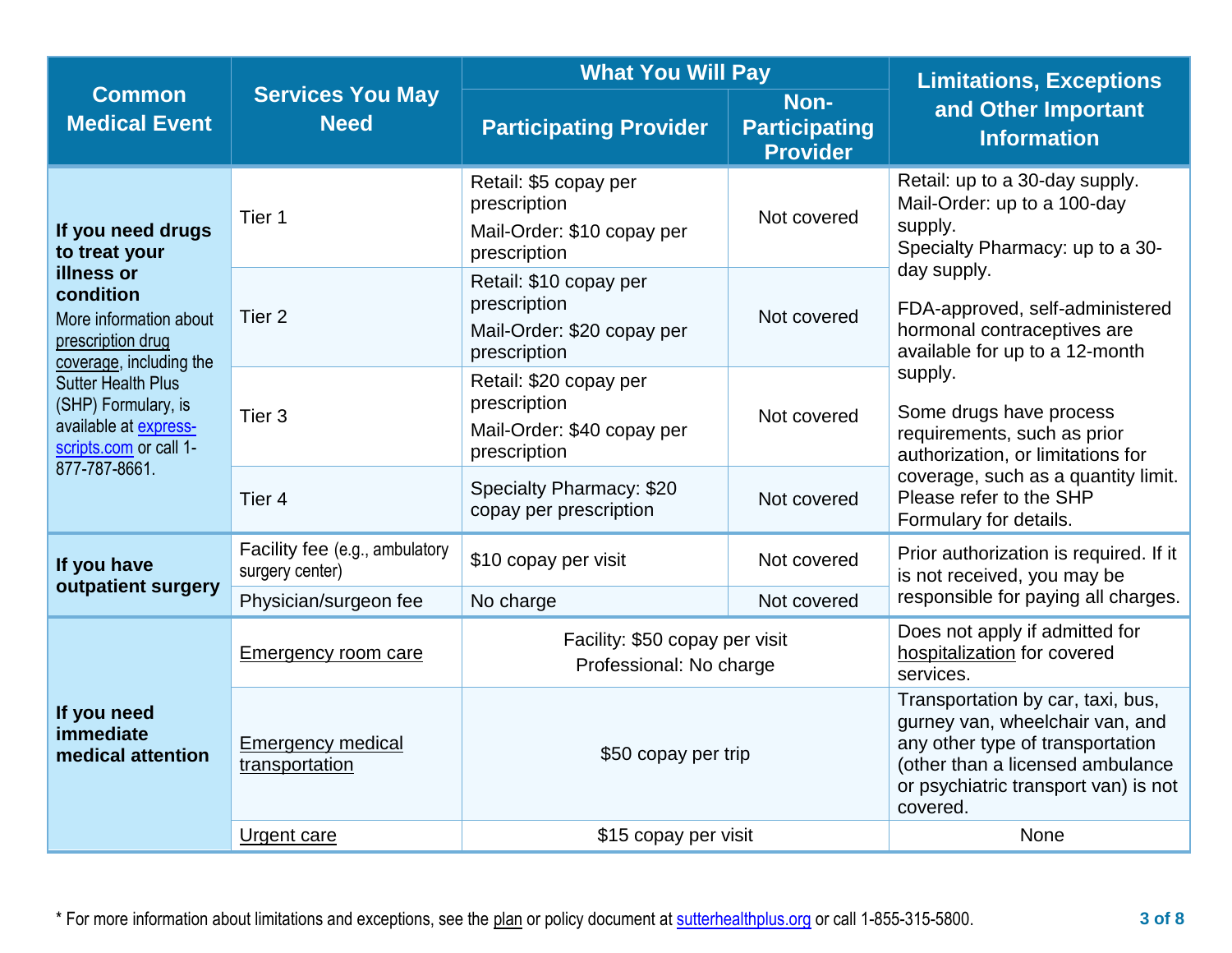|                                                                                                                                                                                                                                                            |                                                  | <b>What You Will Pay</b>                                                                                                                                                             | <b>Limitations, Exceptions</b>                  |                                                                                                                                                                                                                                                         |  |
|------------------------------------------------------------------------------------------------------------------------------------------------------------------------------------------------------------------------------------------------------------|--------------------------------------------------|--------------------------------------------------------------------------------------------------------------------------------------------------------------------------------------|-------------------------------------------------|---------------------------------------------------------------------------------------------------------------------------------------------------------------------------------------------------------------------------------------------------------|--|
| <b>Common</b><br><b>Medical Event</b>                                                                                                                                                                                                                      | <b>Services You May</b><br><b>Need</b>           | <b>Participating Provider</b>                                                                                                                                                        | Non-<br><b>Participating</b><br><b>Provider</b> | and Other Important<br><b>Information</b>                                                                                                                                                                                                               |  |
| If you have a                                                                                                                                                                                                                                              | Facility fee (e.g., hospital<br>room)            | No charge                                                                                                                                                                            | Not covered                                     | Prior authorization is required. If it<br>is not received, you may be                                                                                                                                                                                   |  |
| hospital stay                                                                                                                                                                                                                                              | Physician/surgeon fees                           | No charge                                                                                                                                                                            | Not covered                                     | responsible for paying all charges.                                                                                                                                                                                                                     |  |
| If you need mental<br>health, behavioral<br>health, or<br>substance use<br>disorder services<br>(MH/SUD)<br>More information about<br><b>US Behavioral Health</b><br>Plan, California is<br>available at<br>liveandworkwell.com or<br>call 1-855-202-0984. | <b>Outpatient services</b><br>Inpatient services | Individual office visit: \$10<br>copay per visit<br>Group office visit: \$5 copay<br>per visit<br>Other outpatient services: No<br>charge<br>Facility and professional: No<br>charge | Not covered<br>Not covered                      | Prior authorization is required for<br>Other outpatient services and all<br>Inpatient services by US<br>Behavioral Health Plan,<br>California. If it is not obtained<br>when required, you may be liable<br>for the payment of services or<br>supplies. |  |
| If you are<br>pregnant                                                                                                                                                                                                                                     | Office visits                                    | Prenatal and postnatal care:<br>No charge                                                                                                                                            | Not covered                                     | Prenatal and postnatal care<br>includes all prenatal office visits<br>and the first postnatal office visit.<br>Refer to the primary care visit cost<br>sharing for all subsequent<br>postnatal office visits.                                           |  |
|                                                                                                                                                                                                                                                            | Childbirth/delivery<br>professional services     | No charge<br>Not covered                                                                                                                                                             |                                                 | None                                                                                                                                                                                                                                                    |  |
|                                                                                                                                                                                                                                                            | Childbirth/delivery facility<br>services         | No charge                                                                                                                                                                            | Not covered                                     |                                                                                                                                                                                                                                                         |  |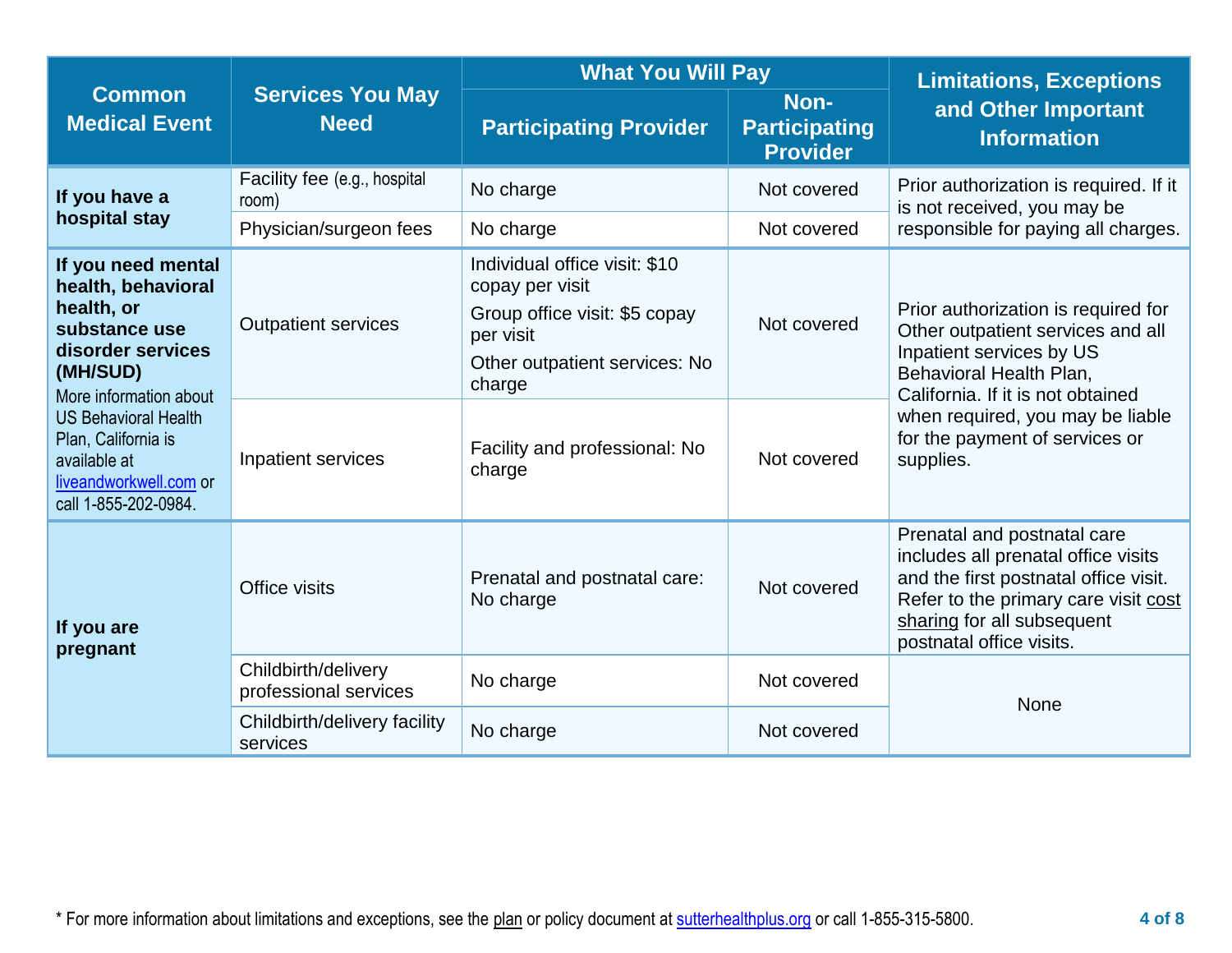|                                                                         |                                           | <b>What You Will Pay</b>      | <b>Limitations, Exceptions</b>                  |                                                                                                                                                                                                     |  |
|-------------------------------------------------------------------------|-------------------------------------------|-------------------------------|-------------------------------------------------|-----------------------------------------------------------------------------------------------------------------------------------------------------------------------------------------------------|--|
| <b>Common</b><br><b>Medical Event</b>                                   | <b>Services You May</b><br><b>Need</b>    | <b>Participating Provider</b> | Non-<br><b>Participating</b><br><b>Provider</b> | and Other Important<br><b>Information</b>                                                                                                                                                           |  |
|                                                                         | Home health care                          | No charge                     | Not covered                                     | Prior authorization is required. If it                                                                                                                                                              |  |
|                                                                         | <b>Rehabilitation services</b>            | \$10 copay per visit          | Not covered                                     | is not received, you may be<br>responsible for paying all charges.                                                                                                                                  |  |
|                                                                         | <b>Habilitation services</b>              | Not covered                   | Not covered                                     |                                                                                                                                                                                                     |  |
|                                                                         | <b>Skilled nursing care</b>               | No charge                     | Not covered                                     | Quantitative limits exist for the<br>following services:                                                                                                                                            |  |
| If you need help<br>recovering or<br>have other special<br>health needs | Durable medical<br>No charge<br>equipment |                               | Not covered                                     | Home health care - 100 visits per<br>calendar year.                                                                                                                                                 |  |
|                                                                         | <b>Hospice services</b>                   | No charge                     | Not covered                                     | Skilled nursing care - 100 days<br>per benefit period.<br>Hospice services - respite care is<br>occasional short-term inpatient<br>care limited to no more than five<br>consecutive days at a time. |  |
| If your child needs<br>dental or eye care                               | Children's eye exam                       | No charge                     | Up to \$45 max<br>reimbursement                 | 1 preventive exam per year.<br><b>Offered through Vision Service</b><br>Plan (VSP).                                                                                                                 |  |
|                                                                         | Children's glasses                        | Not covered                   | Not covered                                     | <b>None</b>                                                                                                                                                                                         |  |
|                                                                         | Children's dental check-<br><b>up</b>     | Not covered                   | Not covered                                     | None                                                                                                                                                                                                |  |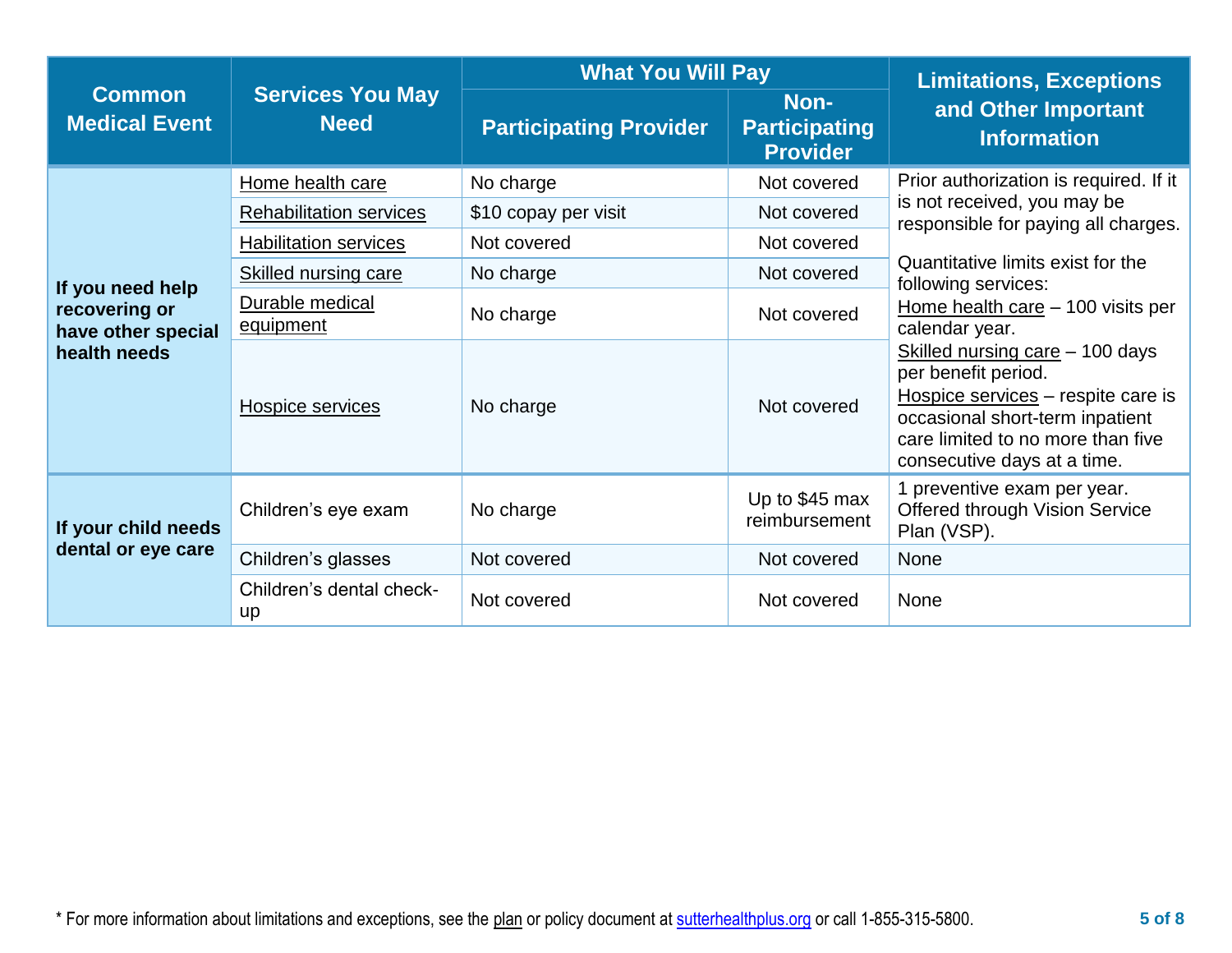# **Excluded Services & Other Covered Services:**

| <b>Services Your Plan Generally Does NOT Cover</b><br>(Check your policy or plan document for more information and a list of any other excluded services.)                                           |                                                                                                                                                                                                                                 |                                                                                                                                                                                                                                                                                                                                     |
|------------------------------------------------------------------------------------------------------------------------------------------------------------------------------------------------------|---------------------------------------------------------------------------------------------------------------------------------------------------------------------------------------------------------------------------------|-------------------------------------------------------------------------------------------------------------------------------------------------------------------------------------------------------------------------------------------------------------------------------------------------------------------------------------|
| Commercial weight loss programs<br>Cosmetic surgery<br>Dental care (Adult)                                                                                                                           | <b>Habilitation services</b><br>Hearing aids<br>Long-term care                                                                                                                                                                  | Non-emergency care when traveling<br>$\bullet$<br>outside the U.S.<br>Private-duty nursing<br>Routine foot care<br>$\bullet$                                                                                                                                                                                                        |
| <b>Other Covered Services</b><br>(Limitations may apply to these services. This isn't a complete list. Please see your plan document.)                                                               |                                                                                                                                                                                                                                 |                                                                                                                                                                                                                                                                                                                                     |
| Acupuncture services typically provided only for<br>the treatment of nausea or chronic pain; embedded<br>in medical plan. A primary care physician referral<br>and prior authorization are required. | <b>Bariatric surgery</b><br>Chiropractic care provided as an optional<br>benefit through ACN Group of California for<br>medically necessary services; separate from<br>medical plan. Limited to 20 visits per calendar<br>year. | Infertility treatment offered as a rider<br>through SHP. A primary care physician or<br>OB/GYN referral and prior authorization by your<br>medical group or SHP are required for<br>medically necessary services.<br>Routine eye care (Adult) limited to an<br>annual preventive eye exam through VSP;<br>embedded in medical plan. |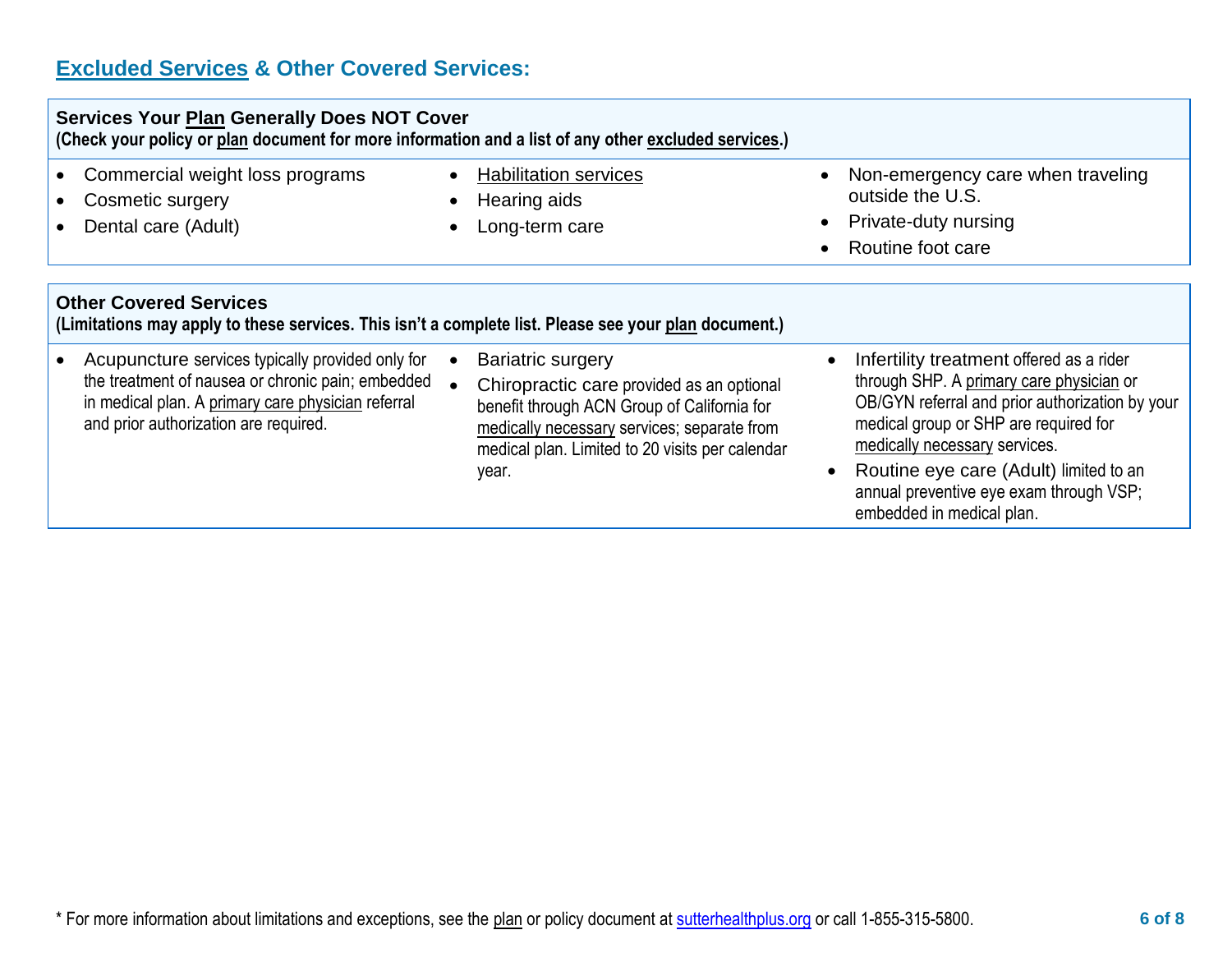Your Rights to Continue Coverage: There are agencies that can help if you want to continue your coverage after it ends. The contact information for those agencies is: Sutter Health Plus at 1-855-315-5800; The Department of Managed Health Care at 1-888 466-2219 or [dmhc.ca.gov;](http://dmhc.ca.gov/) The U.S. Department of Labor, Employee benefits Security Administration at 1-866-444-3272 or [dol.gov/ebsa;](http://dol.gov/ebsa) or the U.S. Department of Health and Human Services at 1-877-267-2323 - option 4 - ext. 61565 or [cciio.cms.gov.](http://www.cciio.cms.gov/) Other coverage options may be available to you too, including buying individual insurance coverage through the Health Insurance Marketplace. For more information about the Marketplace, visit [healthcare.gov](http://www.healthcare.gov/) or call 1-800-318-2596.

Your Grievance and Appeals Rights: There are agencies that can help if you have a complaint against your plan for a denial of a claim. This complaint is called a grievance or appeal. For more information about your rights, look at the explanation of benefits you will receive for that medical claim. Your plan documents also provide complete information to submit a claim, appeal, or a grievance for any reason to your plan. For more information about your rights, this notice, or for assistance, contact: Sutter Health Plus at 1-855-315- 5800 (TTY: 1-855-830-3500) or visit [sutterhealthplus.org.](https://www.sutterhealthplus.org/)

If this coverage is subject to ERISA, you may contact Sutter Health Plus at 1-855-315-5800 or the Department of Labor's Employee Benefits Security Administration at 1-866-444-EBSA (3272) or [dol.gov/ebsa/healthreform,](https://www.dol.gov/agencies/ebsa/laws-and-regulations/laws/affordable-care-act/for-employers-and-advisers) and the California Department of Insurance at 1-800-927-HELP (4357) or [insurance.ca.gov.](http://www.insurance.ca.gov/)

Additionally, a consumer assistance program can help you file your appeal: Contact Department of Managed Health Care Help Center, 980 9th Street, Suite 500, Sacramento, CA 95814 1-888-466-2219 (TTY: 1-877-688-9891) | [healthhelp.ca.gov](http://www.dmhc.ca.gov/?referral=healthhelp.ca.gov) | [helpline@dmhc.ca.gov](mailto:helpline@dmhc.ca.gov)

### **Does this plan provide Minimum Essential Coverage? Yes.**

If you don't have Minimum Essential Coverage for a month, you'll have to make a payment when you file your tax return unless you qualify for an exemption from the requirement that you have health coverage for that month.

## **Does this plan meet the Minimum Value Standards? Yes.**

If your plan doesn't meet the Minimum Value Standards, you may be eligible for a premium tax credit to help you pay for a plan through the Marketplace.

### **Language Access Services:**

Please see Notice of Language Assistance addendum.

–––––––––––––*To see examples of how this plan might cover costs for a sample medical situation, see the next section.–––––––––––*